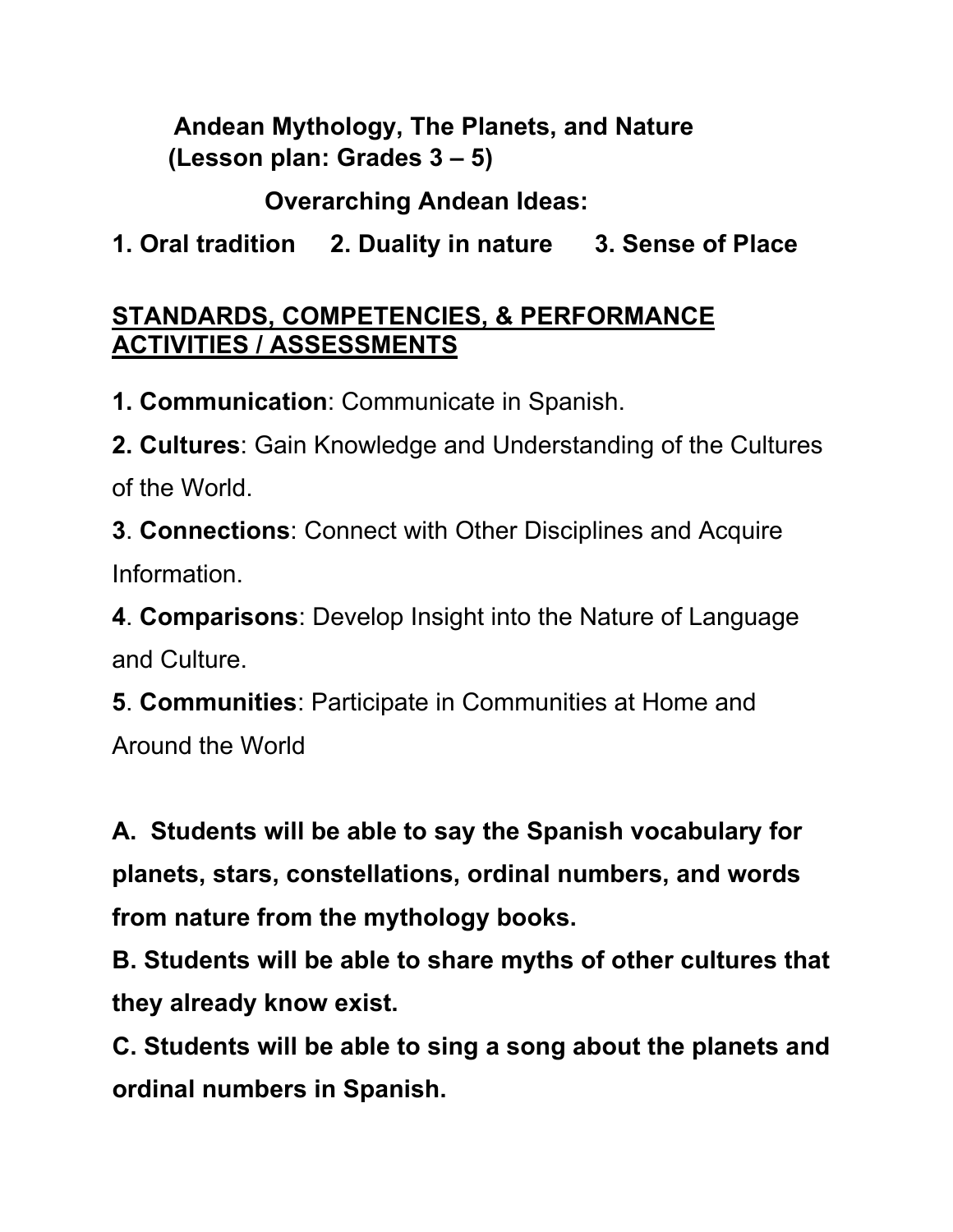**D. Students will look at a painting of a myth about the condor (Tigua painting) and pick out things in nature that are of interest to them (art appreciation) and communicate their feelings about a traditional Andean painting.** 

**E. Students will recognize these mythical artifacts in the story that will be read to them with traditional Andean music playing in the background to set the tone.** 

**F. Students will listen to 2 – 3 myths of the Andean culture (Practicing Oral traditions)** 

- **1. Llama myth of Peru**
- **2. Myth of Machu Picchu (El Sueño) The Sleep**
- **3. Myth of Quinoa**

**G. Students will recognize Andean myth elements in nature from the painting and from the myth read out loud to them. H. Students will create a story of their own myth with a constellation in the sky that represents their story. (Either it will be written or told orally)** 

**I. Students will represent their myth constellation with star symbols on a black piece of construction paper with white chalk. (A star /constellation drawing)** 

**J. Theatre finale: Students will act out a short play by embodying the planets and speaking to one another in the target language (Spanish).**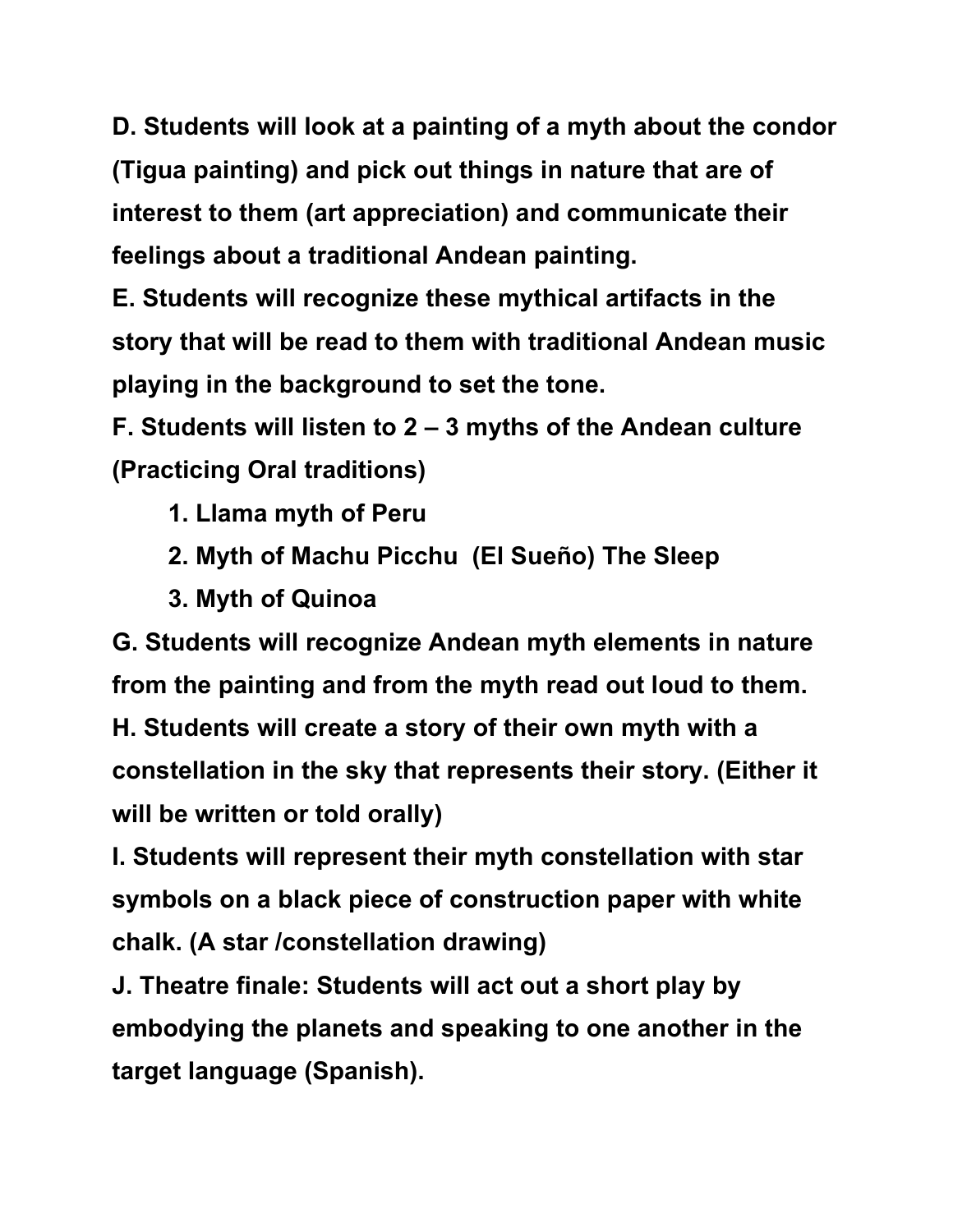### **Questions to be answered**

- **1. What is a myth?** A traditional story, especially one concerning the early history of a people or explaining some natural or social phenomenon, and typically involving supernatural beings or events. (Other words for myth: tale, story, folktale, saga, legend, fable, mythology)
- **2.** Do you know any myths?
- **3.** Why do myths exist in cultures around the world?
- **4.** Do you have any myths in your family heritage?
- **5.** What are several recognizable elements in an Andean myth?
- **6.** For children 2nd or 3rd grades and up perhaps introduce the question: What is the difference between myth, story, fairytale, legend? For instance, if they offer a family story or a legend instead of a myth, it presents an opportunity for this type of critical analysis.
- **7.** What is the difference between myth, legend, history and oral history? (**Legend:** a traditional story sometimes popularly regarded as historical but unauthenticated.) (**History:** the study of past events, particularly in human affairs or the whole series of past events connected with someone or something.) (**Oral History**: the collection and study of historical information using sound recordings of interviews with people having personal knowledge of past events.)
- **8. Andean Ways of Knowing:** Options to consider when teaching textbook definitions of history, oral history, myth, and legend. What would happen if you allowed the question to guide inquiry and a broader exploration of these topics?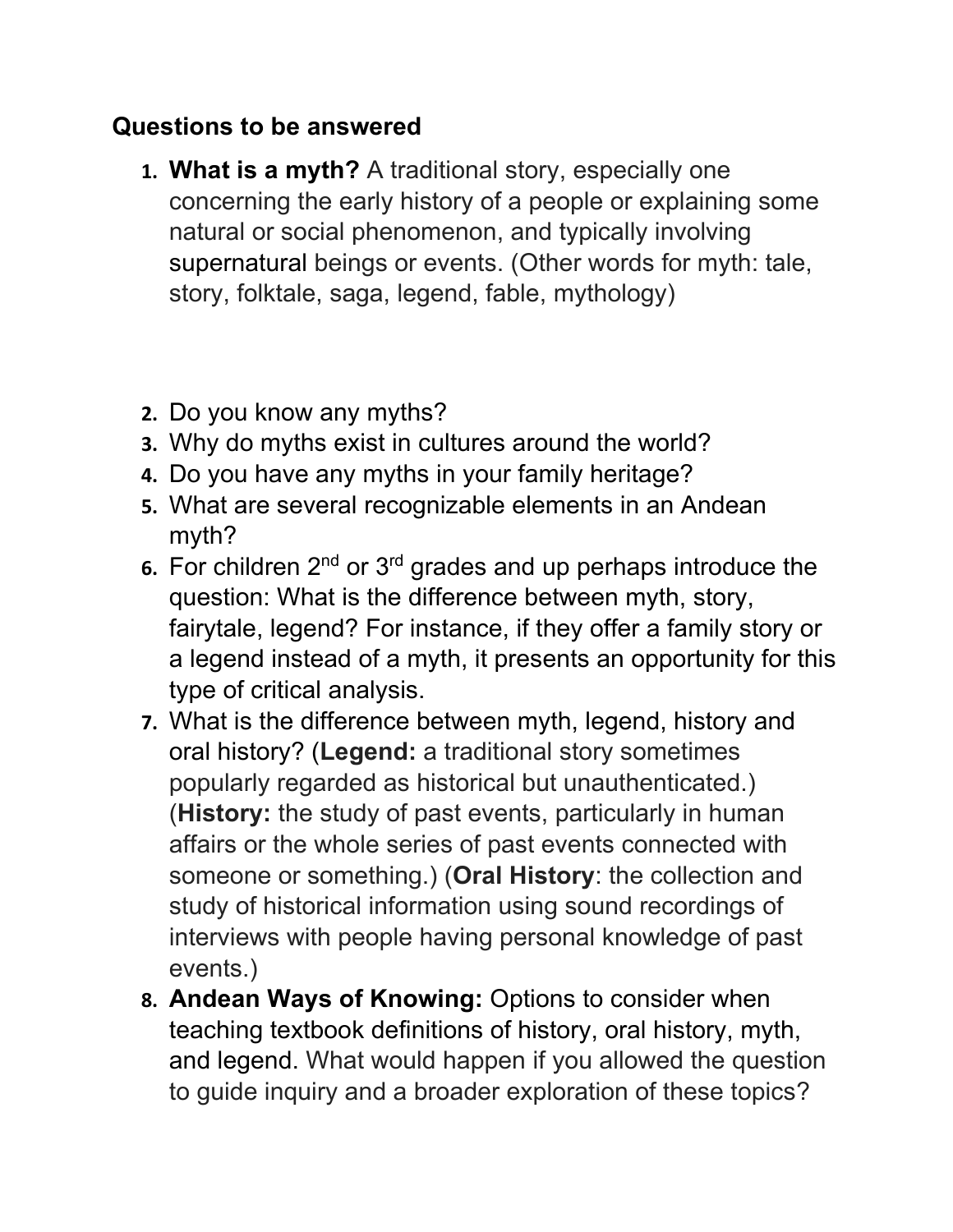*"The idea that inquiry-led approaches contest single definitions. In fact, they don't necessarily look for definitions or conclusions at all, but simply create more and more provocative questions that keep us wondering. This example of wondering together, constant dialogue, being awestruck by things in the world—is part of the Andean ways of knowing and thinking. Oral traditions defy the linearity of official historical accounts as well as the single author perspective and assertion of fact. Instead they offer many voices telling the stories and this allows for shifting and changing narratives that jump from historical time to mythic time and then into the future. They contest the idea that there is only one valid perspective or only one story or truth about the past to tell. You may want to consider not using the textbook definitions and have open discussions on the following." Michelle Wibbelsman*

a. In what ways do oral traditions not only tell a different version of a peoples' experience, but capture it in a different way altogether?

### **Elements of myth and nature: Vocabulary to choose from in their myth in the target language (Spanish)**

| La Naturaleza                 | Los Planetas y las estrellas | Ordinal #'s |
|-------------------------------|------------------------------|-------------|
| 1. Condor: El Condor          | <b>Mercurio</b>              | primero     |
| 2. Puma: El puma              | <b>Venus</b>                 | segundo     |
| 3. Serpent: La serpiente      | La Tierra                    | tercero     |
| el sol<br><b>4. Sun:</b>      | <b>Martes</b>                | cuarto      |
| 5. Wind: el viento            | <b>Jupiter</b>               | quinto      |
| el fuego<br>6. Fire:          | <b>Saturno</b>               | sexto       |
| 7. Water: el agua             | <b>Urano</b>                 | septimo     |
| <b>La Tierra</b><br>8. Earth: | <b>Neptuno</b>               | octavo      |
|                               |                              |             |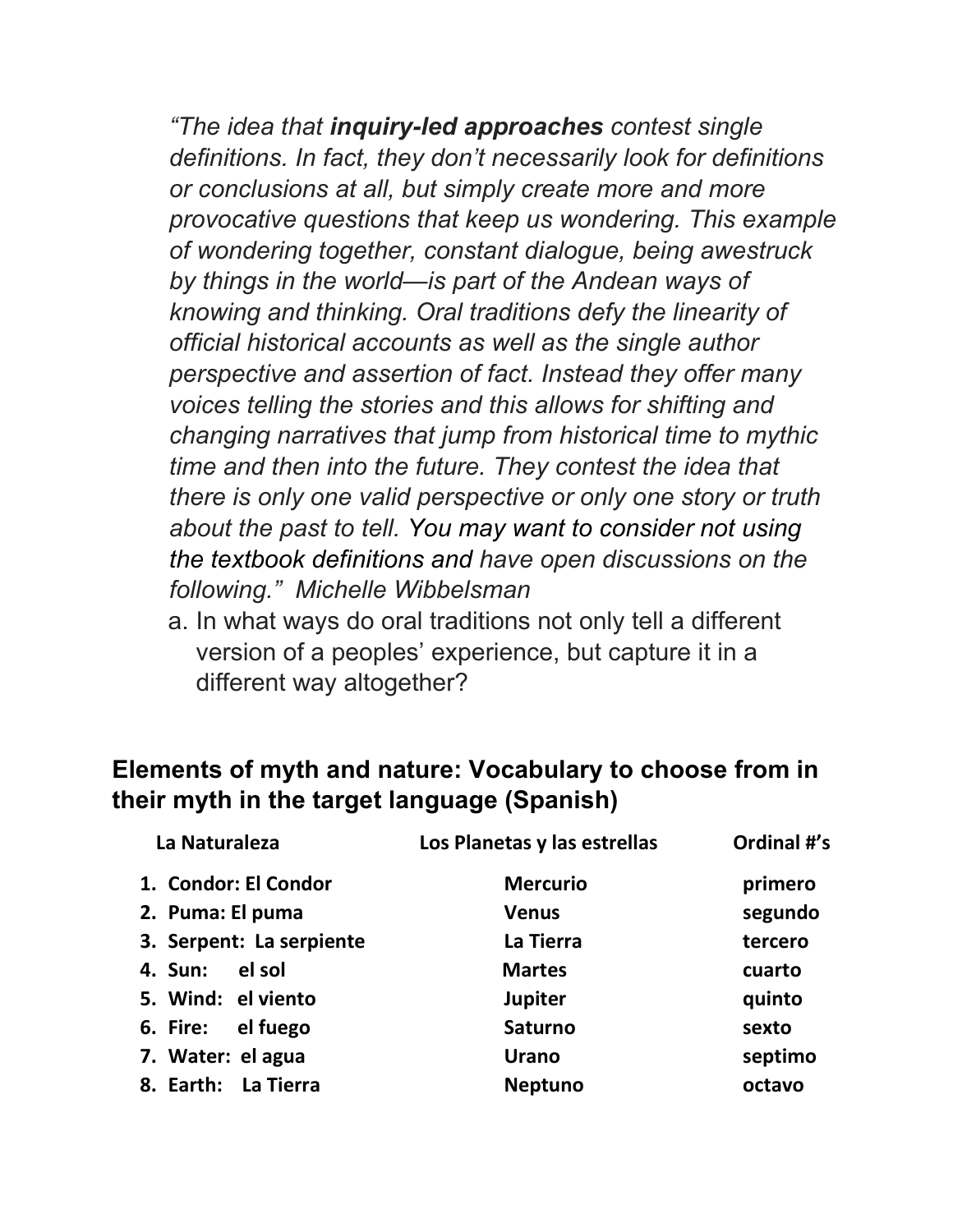- **9. Lake: el lago Pluton noveno 10.** Llamas: La llama decimo **11. Mountains: las montañas undecimo (décimo primero) 12. Moon: la luna duodecimo (décimo Segundo) 13. Sheep: la oveja 14. Clouds: las nubes 15.Myth: el mito**
- **16. Stars: las estrellas**
- **17. Rainbow: el arcoiris**

# **Song of the planets: La canción de los planetas**

**Mercurio, Venus, La Tierrra, y Marte.**

**Jupiter, Saturno y las estrellas**

**Urano, Neptuno, Pluton, tambien.**

**Aveces no es siempre la verdad, EL SOL!**

#### **Concepts to consider when teaching mythology:**

- **1.** How does the way we title or label things change our approach to the story?
- **2.** In what ways would changing this from "the Inka believed that llamas could talk" to "once upon a time when llamas could talk" affect the way students engage the story and consider its truth value?
- **3.** Andean moral insight—what exactly is the way people should behave? Opportunity to talk about *runakuna* (fully human beings) as a process of becoming.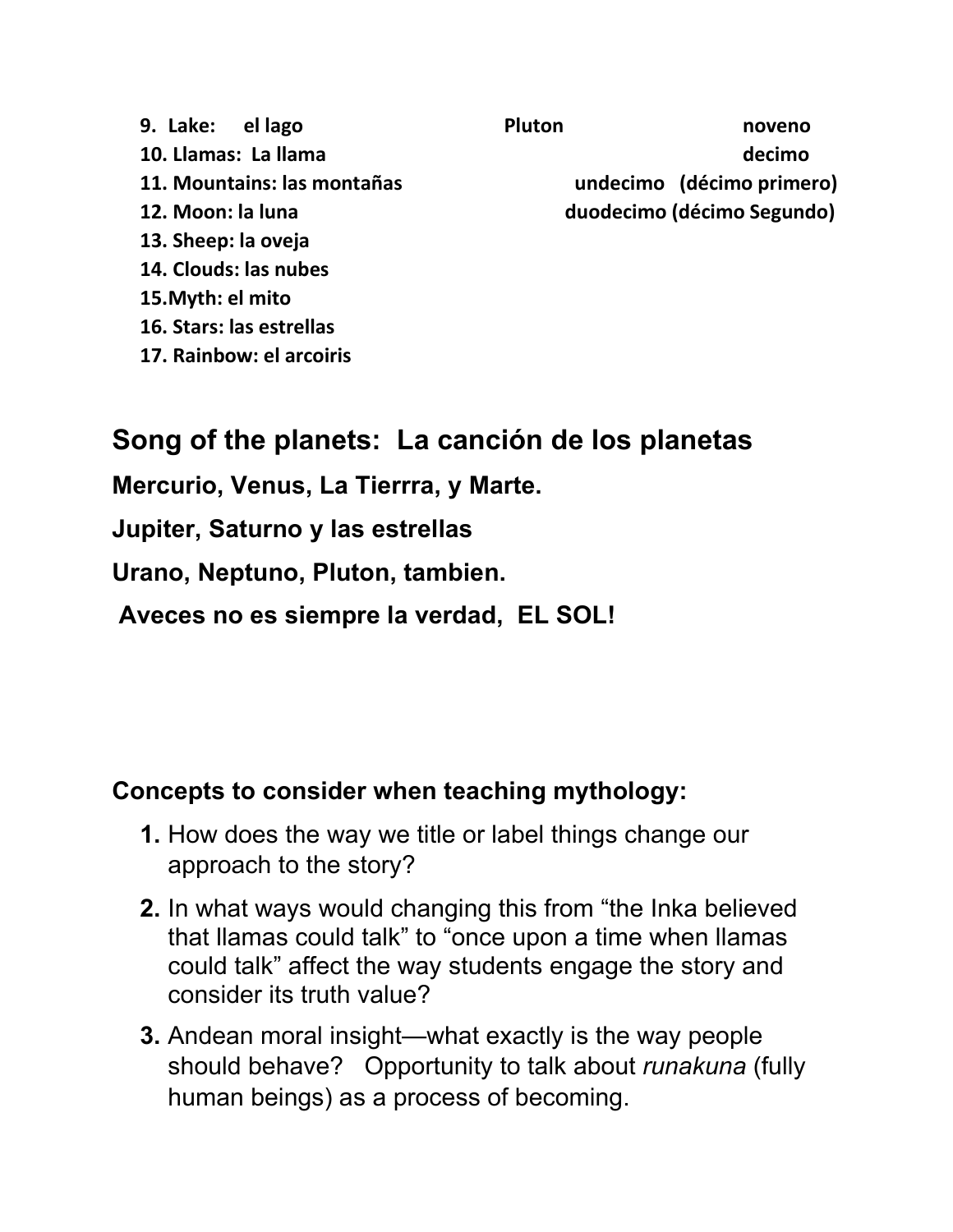- **4.** Ethnic, occupational and also moral geography. What does geography have to do with alli kawsay and mana alli kawsay? What makes a good life for beings? Discussion on what is a good life and how geography and affect what makes a life good to people.
- **5.** How is greed defined in Andean cultures? Because the Andean traditional way of living is sharing and in community, greed for oneself is looked upon very badly amongst Andean indigenous groups. People use the barter system and hold community mingas, times when they work together on share plots of land. Life is worked out in reciprocity where people help each other and share in everything.
- **6.** Animals can talk! Redefines our notion of community inclusive of "non-human people" or alternatively redefines humanity. Interesting that the llamas can also communicate with the divine and here operate as a form of mediators. Ideas taken from Whitten's essay in Santos-Granero's book "Images of Public Wealth…" and Catherine Allen's essay "When Pebbles Move Mountains" to help with better understanding….

*"Ayni, a basic form of reciprocity, has also been called the ethos of indigenous Andean culture (D. Núñez del Prado 1972). Oscar Núñez del Prado comments that life is an ayni, and must be returned at death (1973). At the most abstract level, ayni is the basic give and-take that governs the universal circulation of vitality. It can be positive, as when brothers-inlaw labor in each other's fields; or it can be negative, as when the two men quarrel and exchange insults. This circulation -- be it of water or human energy -- is driven by a system of continuous reciprocal interchanges, a kind of dialectical pumping mechanism (Allen 1988:93).*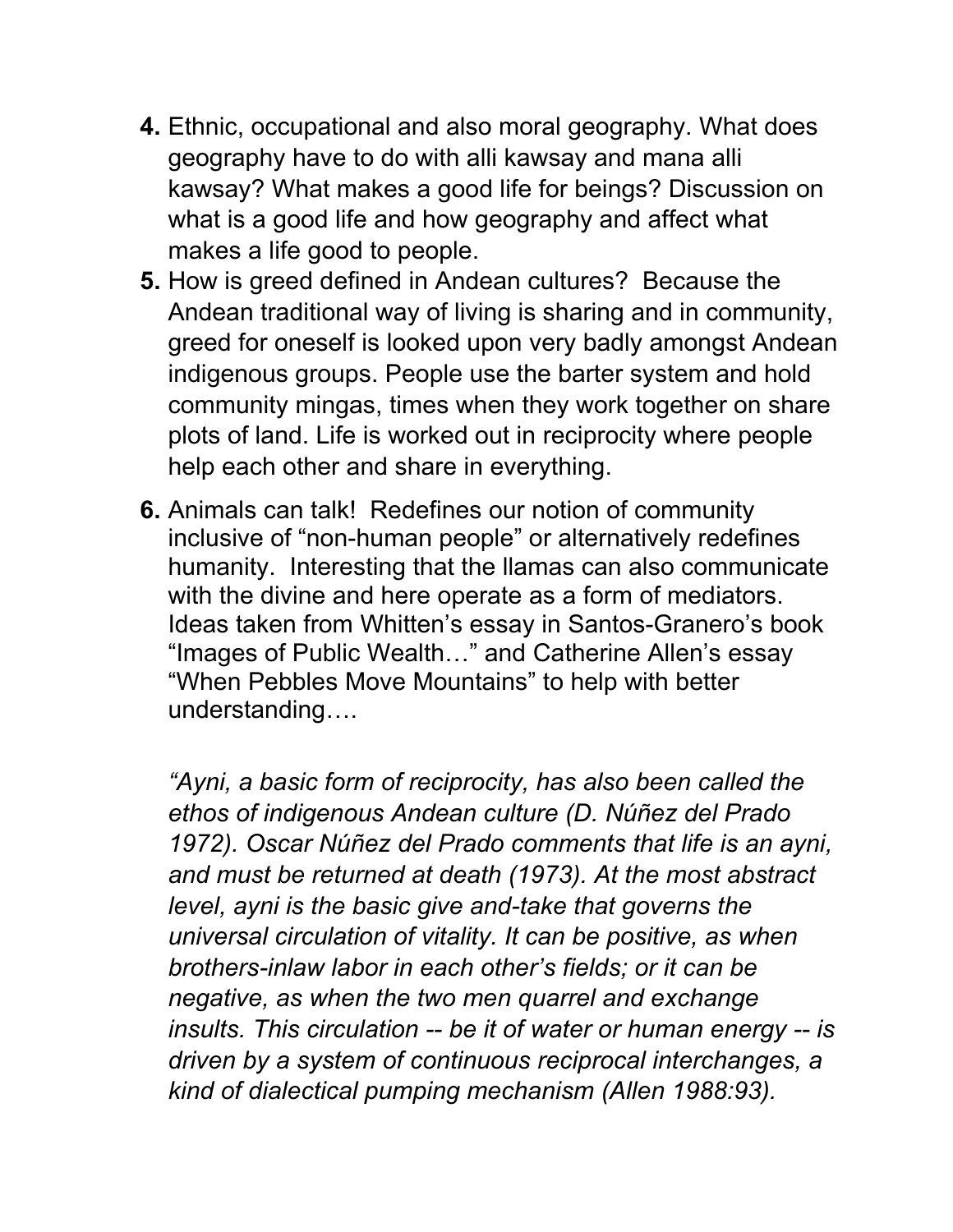*Every category of being, at every level, participates in this cosmic circulation. Humans maintain interactive reciprocity relationships not only with each other, but with their animals, their houses, their potato fields, with the Earth, and the Sacred Places in their landscape." Santos-Granero*

*"Gradually the person is drawn from this decontextualized play into a network of adult interactive relationships. An adult person's basic responsibility in life is to use acquired skills in order to participate in the web of reciprocal exchange. Throughout adult life, the internalized saint is paid out through skilled work - producing spun thread, woven cloth, plowed fields, cooked food, dances, chewed coca, and so forth. Adults consume the products of each other's' skilled work; I consume my fellows' work (through its products), while my own work is consumed by my fellows. Failure to participate in this circulatory ayni leaves one unable to die properly; one becomes a kukuchi, or condenado -- trapped in a rotting body and consumed by the desire to eat one's closest relatives. The kukuchi's insatiable, cannibalistic appetite exposes it as a kind of microcosm gone wrong and collapsed-in upon itself."*

*"Certain Sacred Places are intimately connected with the welfare of domestic animals*."

*"INQA is the name for the original model of every being, according to Quechua mythology. The inqa does not simply provide a model, in miniature, for the living creatures it represents; as a prototype it gives rise to the animal itself in its vitality as well as its physical form. A household's prosperity is intimately connected with its inqaychus, which store the fertility and vitality of the herds. They are described as caring protectors (khuyaqkuna) and are passed from generation to generation.*"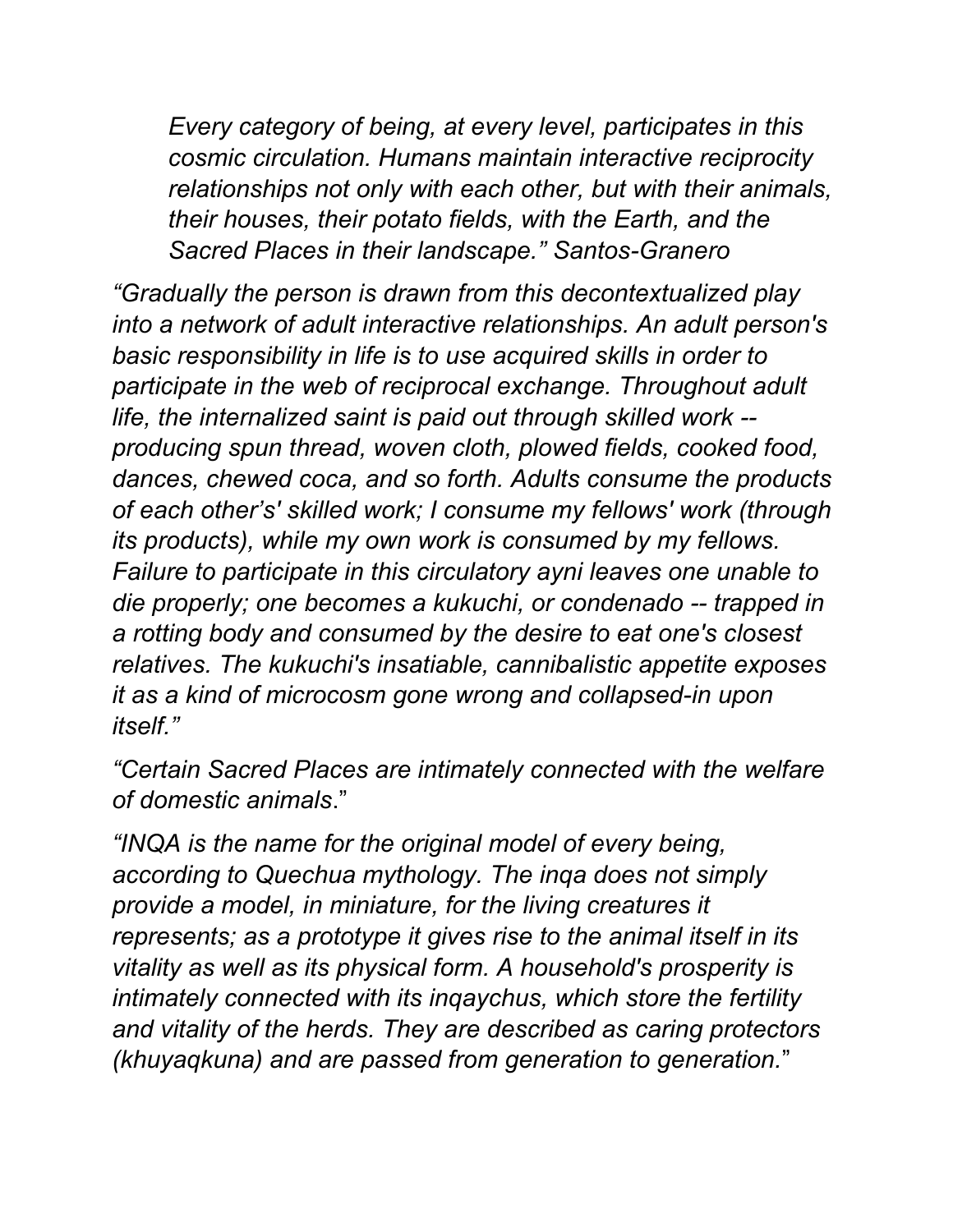*"In Andean ritual, synecdochal thought works on a world which is premised on consubstantiality; all beings are intrinsically interconnected through their sharing a matrix of animated substance." Catherine Allen from Pebbles Move Mountains*

*"These textual strategies are active, interactional techniques for changing the lived-in world; they include synecdoche (or envelopment of the whole as part of a larger whole), play with dimensionality and are premised on the assumption that all beings are intrinsically interconnected through their sharing a matrix of animated substance. It follows that all action is interactive because all beings are animate; activity is dialogic and governed by reciprocity. It also follows that the world is subject to transformation; specific life forms are transitory expressions of a single underlying substance. Specific creatures exist only as long as their interactive relations with the world maintain and support their given forms. Finally, all representations (verbal, plastic and graphic) are themselves active agents in this world of becoming. They do not just encode -- they embody and enact -- human thought, memory and desire." Catherine Allen from Pebbles Move Mountains.*

**7.**Consider adjectives carefully to try to match Quechua adjectives as closely as possible. In Quechua literature we would probably find a reference to "mana alli kawsay". Notice that the phrase comments on a way of life and not on the people themselves. How is this different from Western and Judeo Christian tendencies to label or characterize the people rather than only their actions?

**"(Sumak Kawsay means something like "beautiful life" or "beautiful life force," and it incorporates such concepts as deep knowledge, especially as revealed in**